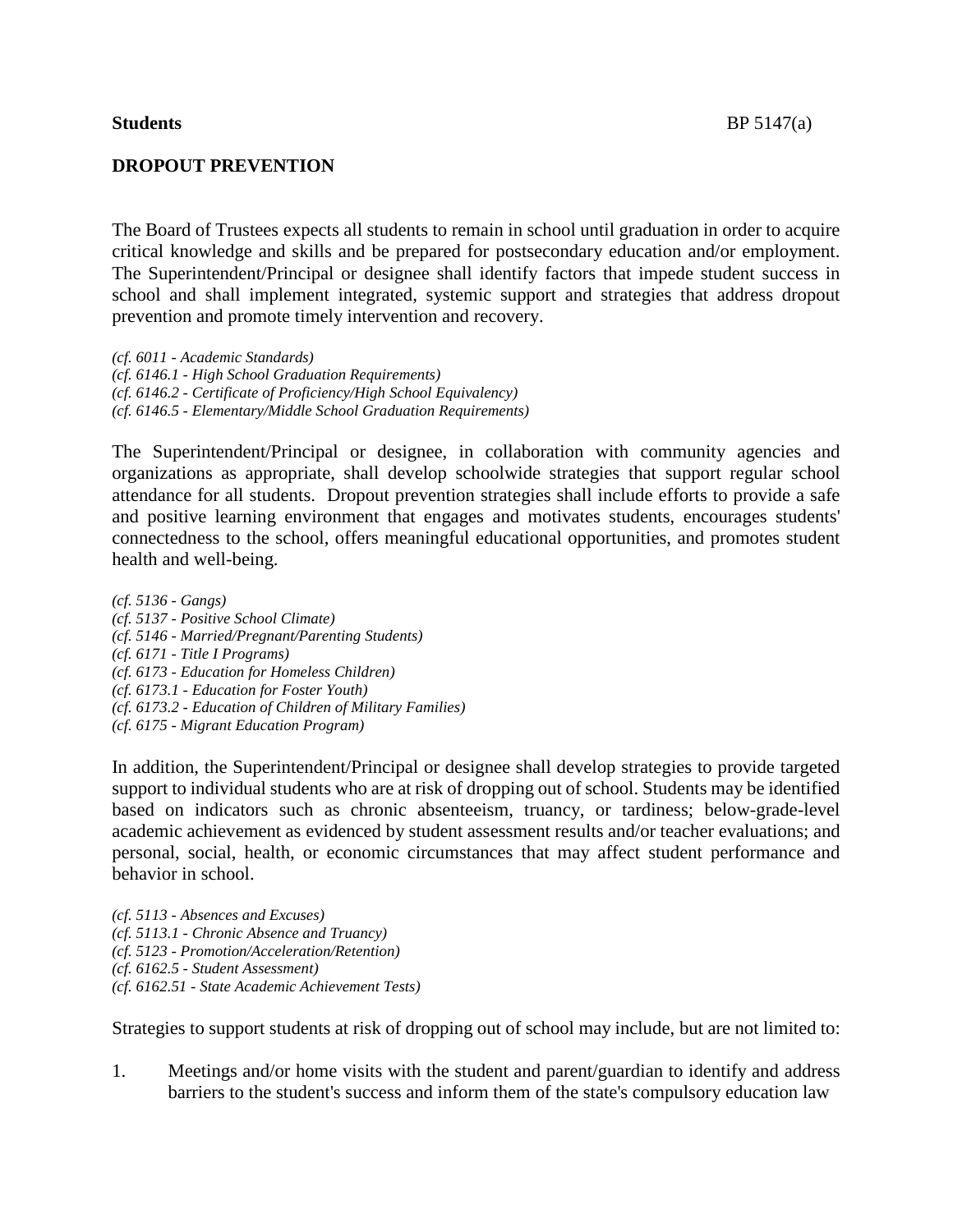# **DROPOUT PREVENTION** (continued)

### *(cf. 6020 - Parent Involvement)*

- 2. Individualized instruction that responds to the needs and unique learning styles of students
- 3. Supplemental instruction during or outside the school day that is designed to help students overcome academic deficiencies
- *(cf. 6176 - Weekend/Saturday Classes)*
- *(cf. 6177 - Summer Learning Programs)*
- *(cf. 6179 - Supplemental Instruction)*
- 4. Enrollment in alternative or specialized educational programs
- *(cf. 6158 - Independent Study)*
- *(cf. 6164.4 - Identification and Evaluation of Individuals for Special Education)*
- *(cf. 6172 - Gifted and Talented Student Program)*
- *(cf. 6178 - Career Technical Education)*
- *(cf. 6178.2 - Regional Occupational Center/Program)*
- *(cf. 6181 - Alternative Schools/Programs of Choice)*
- *(cf. 6183 - Home and Hospital Instruction)*
- *(cf. 6184 - Continuation Education)*
- *(cf. 6185 - Community Day School)*
- 5. Assistance locating employment or work-based learning opportunities which link classroom learning with real-world experiences

*(cf. 5113.2 - Work Permits) (cf. 6178.1 - Work-Based Learning)*

6. Academic guidance and personal counseling services

*(cf. 6164.2 - Guidance/Counseling Services)*

7. Referral to a student success team, school attendance review board, or other team that addresses persistent attendance problems

*(cf. 6164.5 - Student Success Teams)*

8. Referral to school and/or community support services, such as a student assistance program, health services, social services, a substance abuse program, and other resources

*(cf. 1020 - Youth Services) (cf. 5030 - Student Wellness) (cf. 5131.6 - Alcohol and Other Drugs) (cf. 5141.6 - School Health Services)*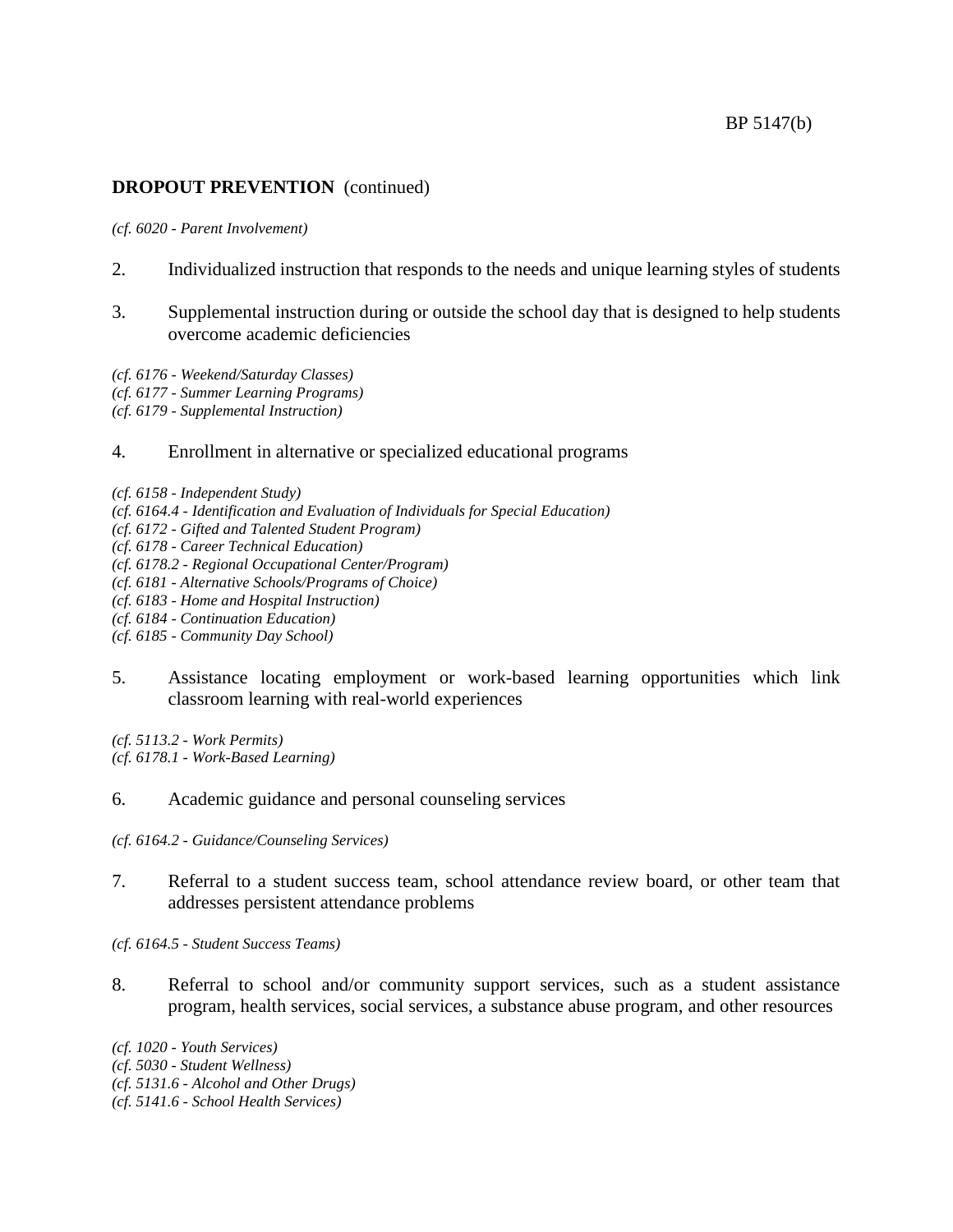## **DROPOUT PREVENTION** (continued)

- 9. Continued monitoring of student attendance
- 10. Employment of qualified outreach consultants to perform duties related to dropout identification, prevention, intervention, and recovery as assigned

The strategies may be incorporated into the district's local control and accountability plan and linked to district goals for student engagement, school climate, and student achievement.

*(cf. 0450 - Comprehensive School Safety Plan) (cf. 0460 - Local Control and Accountability Plan)*

The Superintendent/Principal or designee shall ensure that employees are trained to support at-risk students and are prepared to implement intervention strategies or to make appropriate referrals to support services.

*(cf. 4131 - Staff Development) (cf. 4231 - Staff Development) (cf. 4331 - Staff Development)*

When a student leaves school prior to the end of a school year, or when a student successfully completed the prior school year but did not begin attending the next grade or school that he/she was expected to attend or had pre-registered to attend, the Superintendent/Principal or designee shall make efforts to determine whether the student has dropped out or has transferred to another educational setting. The Superintendent/Principal or designee may contact the student's parents/guardians to verify school enrollment and, if necessary, shall implement intervention and recovery efforts.

The Superintendent/Principal or designee shall annually report to the Board on measures of student engagement, including school attendance rates, chronic absenteeism rates, middle school and high school dropout rates, and high school graduation rates. The Board shall monitor district progress in increasing student retention in school and may require revisions in district plans and strategies as needed.

*(cf. 0500 - Accountability)*

*Legal Reference: (see next page)*